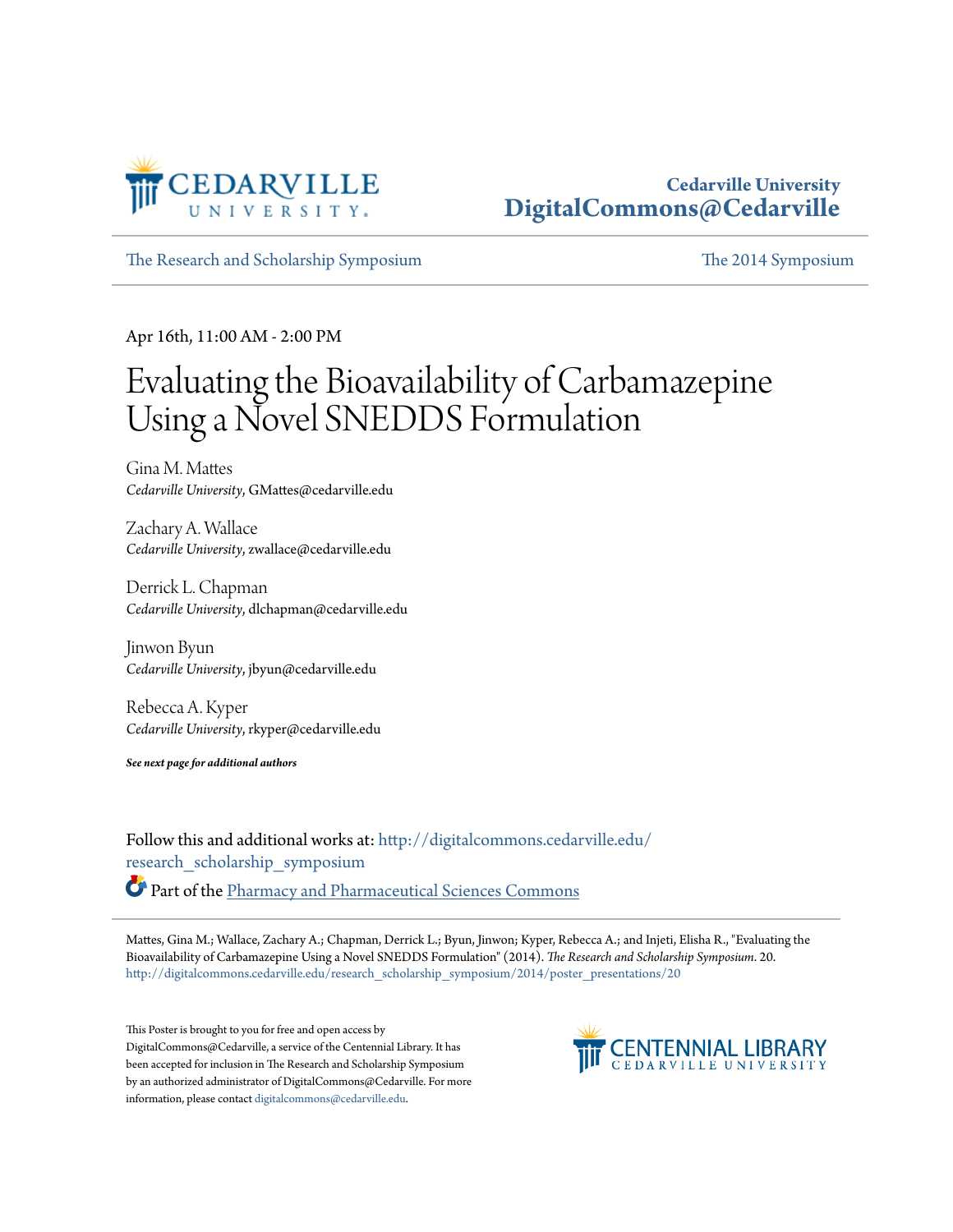### **Presenters**

Gina M. Mattes, Zachary A. Wallace, Derrick L. Chapman, Jinwon Byun, Rebecca A. Kyper, and Elisha R. Injeti